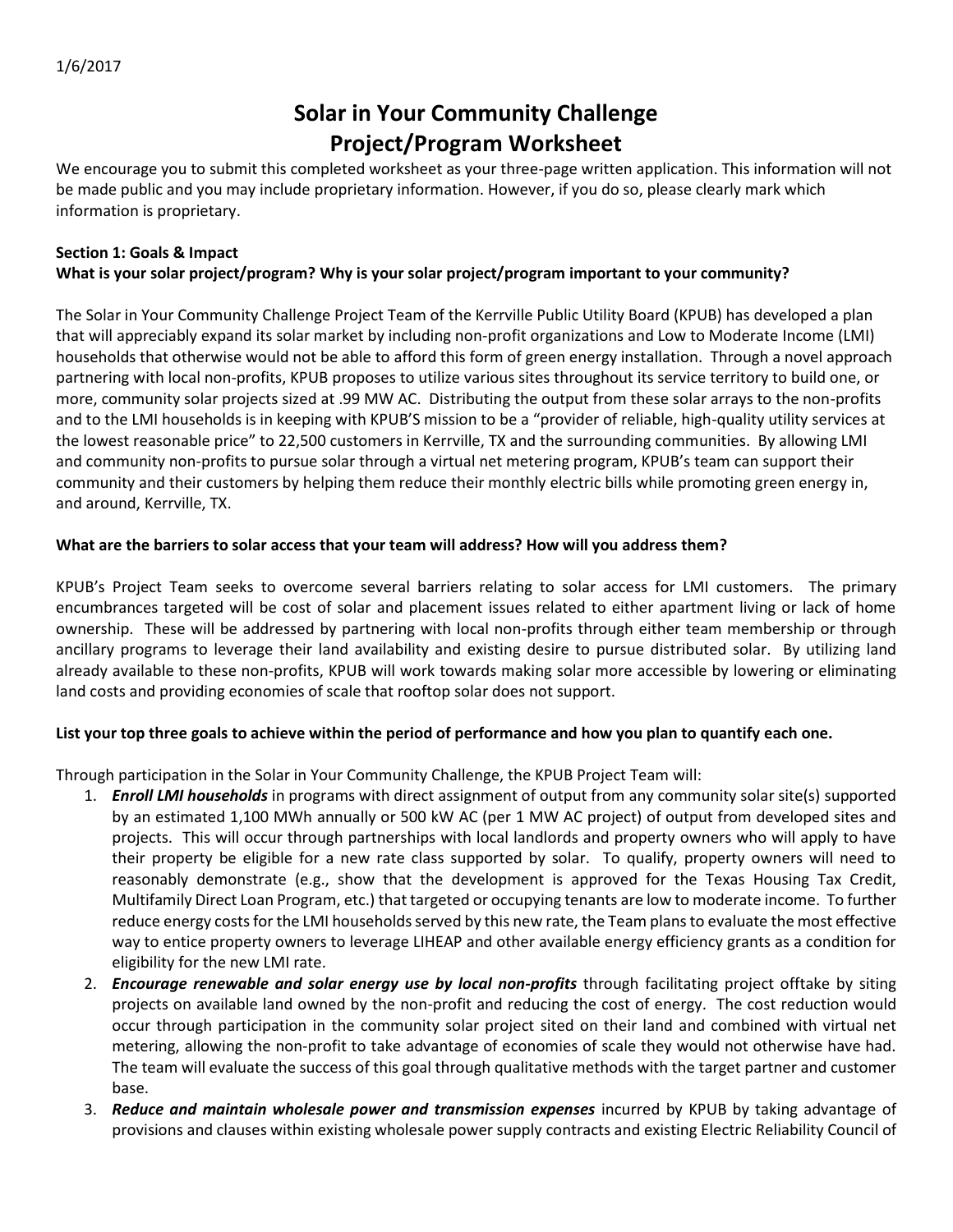Texas (ERCOT) market protocols. This will be quantified and evaluated through forecasts and post-hoc analyses of credits and debits relating to total wholesale power expenses.

Benefits can be divided into the following categories:

- a. Peak shaving
	- i. Avoids peak demand costs for Transmission
	- ii. Avoids Congestion Revenue Right purchases
- b. Energy savings
	- i. Avoids on peak higher power purchase prices
- c. Environmental credits
	- i. Produces or avoids the cost of Renewable Energy Credits

#### **Estimate at least three of the following impact metrics you plan to achieve by the end of the Challenge:**

- Number of LMI household customers served = 184 LMI households are estimated to directly benefit from this program
- Number of non-profit organizations served = Based on interest, available remaining offtake, and size of potential participants, we estimate that between one to five potential non-profits will participate.
- Average annual electricity bill savings per customer = Each 1MW system, 500kW of capacity, or approximately 1,100 MWh annually will be available to serve 184 LMI customers. KPUB's current residential rates are approximately \$0.08 per kWh, and based on historical data, calculate that rate will escalate 2% annually. We anticipate pricing the LMI solar offtake at \$0.075 per kWh with no escalation for 25 years. Over the 25-year life of the project, each LMI household will save approximately \$165 per year, or a total of \$4,124.54 over 25 years. **The entire group of 184 LMI customers will save \$756,166 over 25 years.** For LMI households with energy efficiency improvement opportunities, additional savings are possible. The remaining 500kW of capacity, or approximately 1,100MWH annually will be available to serve 1-5 non-profit customers. KPUB's current residential rates are approximately \$0.065 per kWh, and we assume that rate will also escalate 2% annually. We anticipate pricing the non-profit solar offtake at \$0.056 per kWh with no escalation for 25 years. **Over the 25-year life of the project, the non-profits will save approximately \$20,107 per year, or a total of \$502,666.**
- Private capital secured to finance solar projects = We anticipate executing a purchase power agreement (PPA) with a project developer who will partner with a tax equity investor to maximize the benefits of the Investment Tax Credit.
- $\bullet$  # New jobs created =
- Other indirect impact (e.g. solar visibility, training, education, community building) = Through developing this project, solar visibility will increase within the community, thereby creating additional interest in solar energy beyond the original targeted customers of this project. Community connections between KPUB, non-profits, the City, and various community members will be strengthened with the emerging partnerships required to facilitate the mutual goals. Finally, KPUB and its team seek to provide educational opportunities with these non-profits, affording students and community members to experience and learn about an increasingly prevalent source of energy in Texas.
- Other (Define) = Reduce utility system wholesale power and transmission expenses previous KPUB analysis indicates that solar energy will save the utility system \$0.026 per solar kWh delivered directly to the distribution system by avoiding ERCOT wholesale market costs. The KPUB rate payers will save \$57,200 per year for each 1 MW system that we install.

#### **If possible, estimate the size of LMI/non-profit solar (in MW) that is currently deployed in your community. If known, please provide a breakdown by financing model (e.g. PACE, PPA).**

Although KPUB offers net metering, low rates have discouraged the installation of solar systems in our community. The first 1 MW installed under the Solar in Your Community Challenge will increase the total solar installed in our community by over 5 times and take LMI households from zero households served to the most number of households. We are not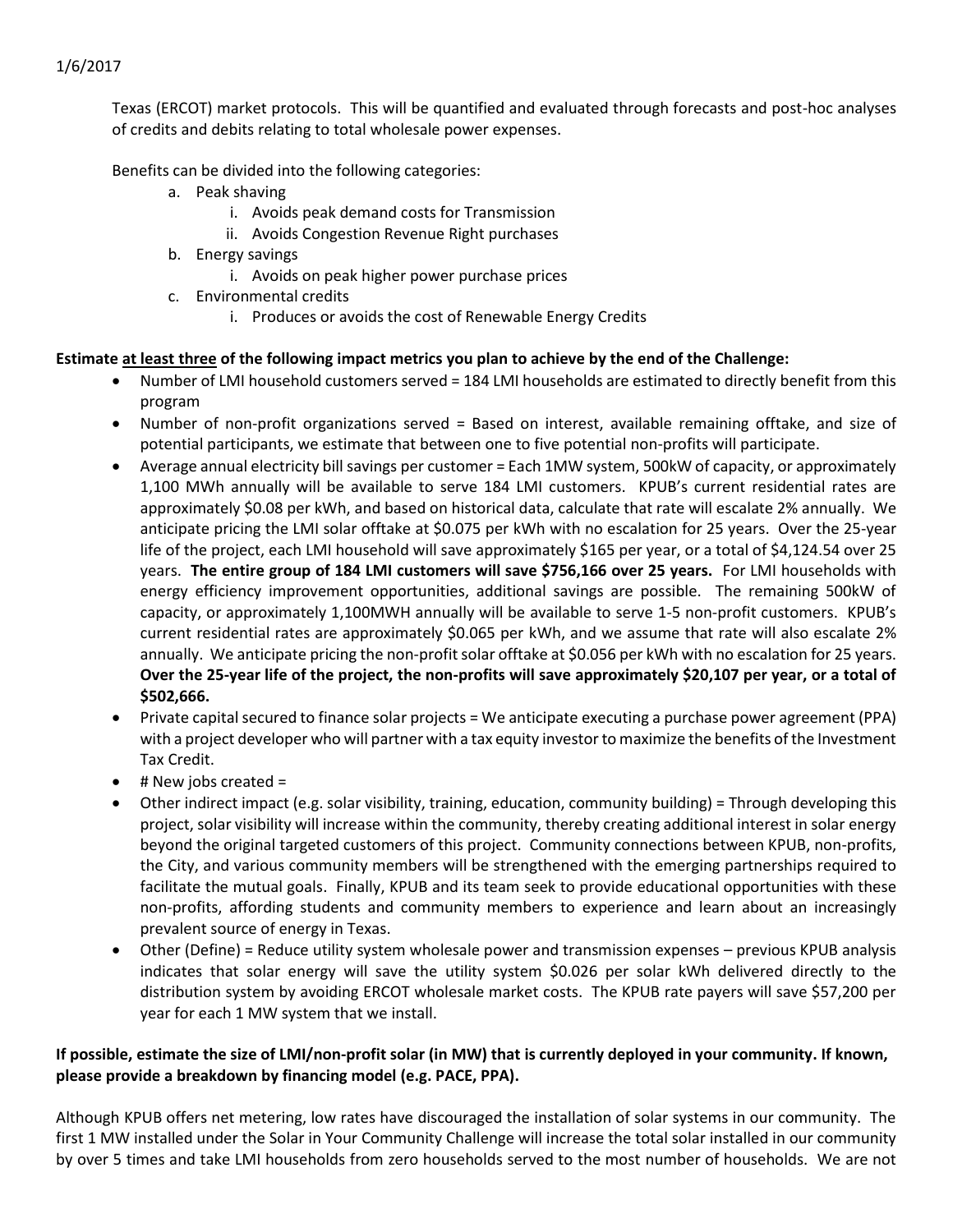aware of any LMI solar installed in our service area. We have 8.32 kW of solar at three of local school districts and at the KPUB office for demonstration/educational purposes. Texas Parks and Wildlife has 54.56 kW of solar installed within our service area. Other commercial installations total 30.7 kW. Finally, there are approximately 20 other residential systems totaling 125.6 kW. Currently, the total of solar installations on the KPUB system is 219.14 kW or 0.22 MW.

# **Estimate the size of LMI/non-profit solar projects (in MW) that could be deployed in your community by 2020 because of your participation in this challenge.**

We expect our community to deploy between 1 to 3 MW before 2020. Applying the proposed model, KPUB and its team will be able to serve approximately 20% of area households living in poverty with 3 MW of installed solar capacity. The impact of this model is significant. As a small utility that peaks at 150 MW serving 22,500 customers, KPUB can serve 2% of its load and 2.5% of its customer base with solar energy produced within its native service territory.

#### **If applicable, what is your goal for improving the financing of your solar portfolio?**

At this time, KPUB, as a municipally owned utility with a non-competitive service territory and strong credit rating, will likely pursue a PPA arrangement for any solar purchased through this program. Through a PPA, the developer will be responsible for the financing obligations, with those costs being passed through to KPUB and its customers on a fixed dollar per MWh basis. With a PPA secured for all of the offtake, it allows the developer to pursue better financing options due to the low risk associated with the project.

#### **Section 2: Innovation & Plan**

#### **How is your approach unique, innovative and creative? Please be as specific as possible.**

Among several key points detailed below, the proposed project is both unique and innovative in that it will provide access to LMI households and non-profits within Kerrville, TX and the surrounding community with little to no costs to potential offtakers. KPUB will partner with a solar developer to build a new solar site and contract via a PPA for the entirety of the output from the facility. With this arrangement, KPUB, its partners, and its customers will have minimal to no upfront capital expenses. This will allow for greater participation by non-profits and LMI households who otherwise would not have the opportunity to offtake from solar projects or facilities due to the high initial capital expenditure.

With the entirety of the capacity from the solar development available to KPUB, 50% of the energy will be allocated to directly benefit LMI households. The program that will be supported through this grant is the creation and application of an LMI rate class. Currently, KPUB does not have any rate class that benefits LMI households directly. Because of their socioeconomic status, housing available to LMI households tends to be less energy efficient and highly dependent upon electricity for heating, cooling, and cooking needs. With the proposed LMI rate, KPUB will offer a set number of kWh at the price of solar from the facility, exempting the customer from system distribution and energy charges for those kWh. While KPUB already has a low cost of power, initial expectations and estimates suggest that the cost of solar will be below the combined system distribution and energy costs. This rate would allow for the set service by the solar kWh to be first served to the customer, ensuring a reduced cost to the account.

The aforementioned LMI rate class will account for 50% of the offtake from the solar projects supported with any grant funding. The remainder of the solar offtake will be allocated to non-profits in the community. Because a number of nonprofits in KPUB's service territory have significant land holdings, there is interest by both KPUB and several non-profits to either develop or repurpose land for a community solar development. Depending on the potential partner with whom KPUB sites the project, KPUB will either allocate a portion or all of the offtake to the hosting non-profit. In the event that the hosting non-profit cannot take the entirety of the remaining 50% of the energy from the project, KPUB will pursue community solar contracts for the remaining project capacity with other non-profits in the community.

Several local non-profits are also looking to expand service to LMI households through bill pay assistance programs using support of solar output from this project. Collaborating non-profits would receive a set output of energy from the solar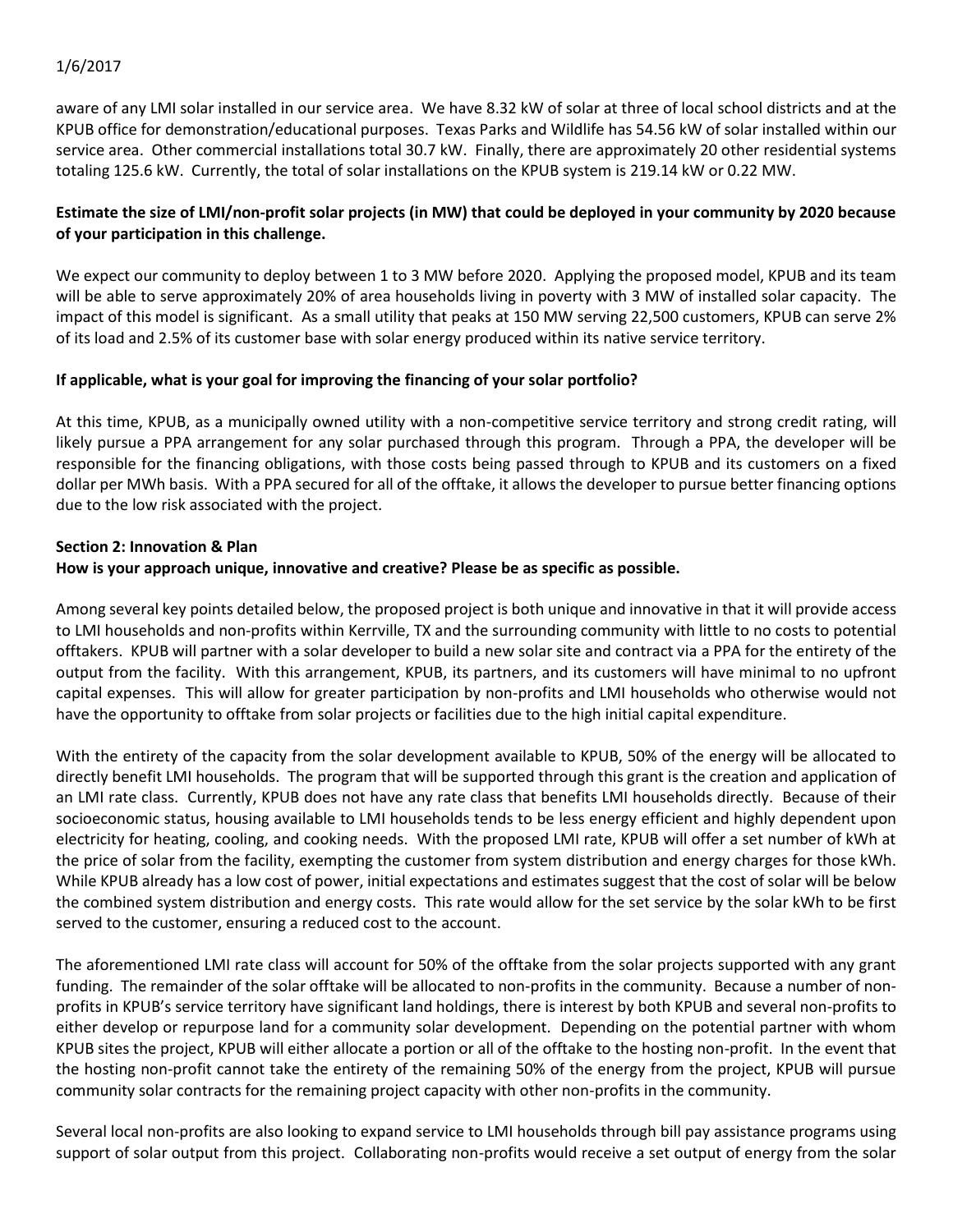project at the cost of solar rate. None of the energy that the partnering program receives would be dedicated to self-use. Instead, the energy could be allocated by the non-profit to individual customers to support their need-based bill assistance programs. By lowering the cost of energy to the non-profits through replacing the system energy rate with the cost of solar, partnering entities can either opt to expand their bill assistance programs or reallocate funding to other community focused programs, all while promoting solar within Kerrville.

KPUB's project team is dedicated to allocating the entirety of this 999 kW project to either LMI households or non-profits heavily involved and invested in Kerrville. KPUB believes it can provide a cost reduction and open access to these customers who are traditionally underserved by solar. Moreover, KPUB believes that it can do this, with the support of the Solar in Your Community Grant, at minimal cost to the rest of the system. In consideration of all these points, we feel that we have taken a truly innovative and unique approach to reach energy saving goals for the community that otherwise might have been unachievable.

#### **How have you or others tested your approach in the past? How will you avoid pitfalls or build on previous successes?**

While researching for this project, the Project Team was unable to find any projects that directly targeted LMI or nonprofits in this way. However, there were several projects inspired by other programs that involved either virtual metering or low-income rate structures.

The low income economy rate was inspired by a rate class implemented by San Bernard Electric Cooperative (SBEC), who provides a limited amount of energy to a very select group of customers at no cost. Their Board supports this rate class, but only so far in that it is reserved for low usage customers with a very limited income; the effect being there are very few customers who are eligible to be in the rate class, particularly with hot Texas summers. However, the basic model for this rate class can work well to promote solar with the target LMI group. To do this, there were a few modifications that needed to be made to address issues with the SBEC model. The first of these would be to expand eligibility for the customer class. KPUB will likely opt to set the rate class on an income requirement basis only, rather than incorporating an additional kWh cap for participating customers, as well. This will be finalized as the project and program progress due to the intricacies involved with developing a new rate class and evaluating its impacts on other rate classes. The second revision to the SBEC model that needed to be made was the replacement of free energy with solar energy. This change addresses KPUB Board concerns relating to the financial strain of providing a new rate class with solar energy. To ensure customers in this new rate class receive solar energy as well as a bill reduction, KPUB will ensure that the first kWh billed to the customer will be at the cost of solar rather than the system rate. Thirdly, KPUB will work primarily with landlords and property owners to identify customer accounts eligible for the rate. SBEC's program has very little visibility due to a lack of promotion and education for individuals that would benefit from the rate. By working with a developer or property owner, KPUB can readily identify new or existing LMI developments whose tenant could qualify for the rate. Because the cost of solar is expected to be cheaper than the system rate, developers and property owners are willing to partner with KPUB to champion this cause, as it helps to make their housing more attractive due to the lower cost of energy. Instead of relying on an individual to independently enroll in the rate class with no initiative, the property owner and Utility will instead take the lead, educating, promoting, and encouraging solar participation. Furthermore, as KPUB staff and management develop this rate, it will provide regular updates to and receive regular input from the KPUB Board to ensure the proposed rate is implemented as designed.

The site hosting by non-profits may also prove to be a challenge. Because the current conceptualization of the project (PPA with the developer) will involve three parties in the construction of the facility – one to develop the project, one to host the site, and the other to interconnect and purchase energy – there are myriad opportunities for communication to fail or cause a project delay. To help alleviate this potential pitfall, KPUB has already reached out to possible partners to site the land. KPUB is willing to lease the land from the non-profit so that the construction and interconnection process goes smoothly.

At this time, as the interconnecting utility, sole offtaker of the site, and selector of any solar developer, KPUB does not foresee any significant issues relating to the interconnection of the solar facility to the grid.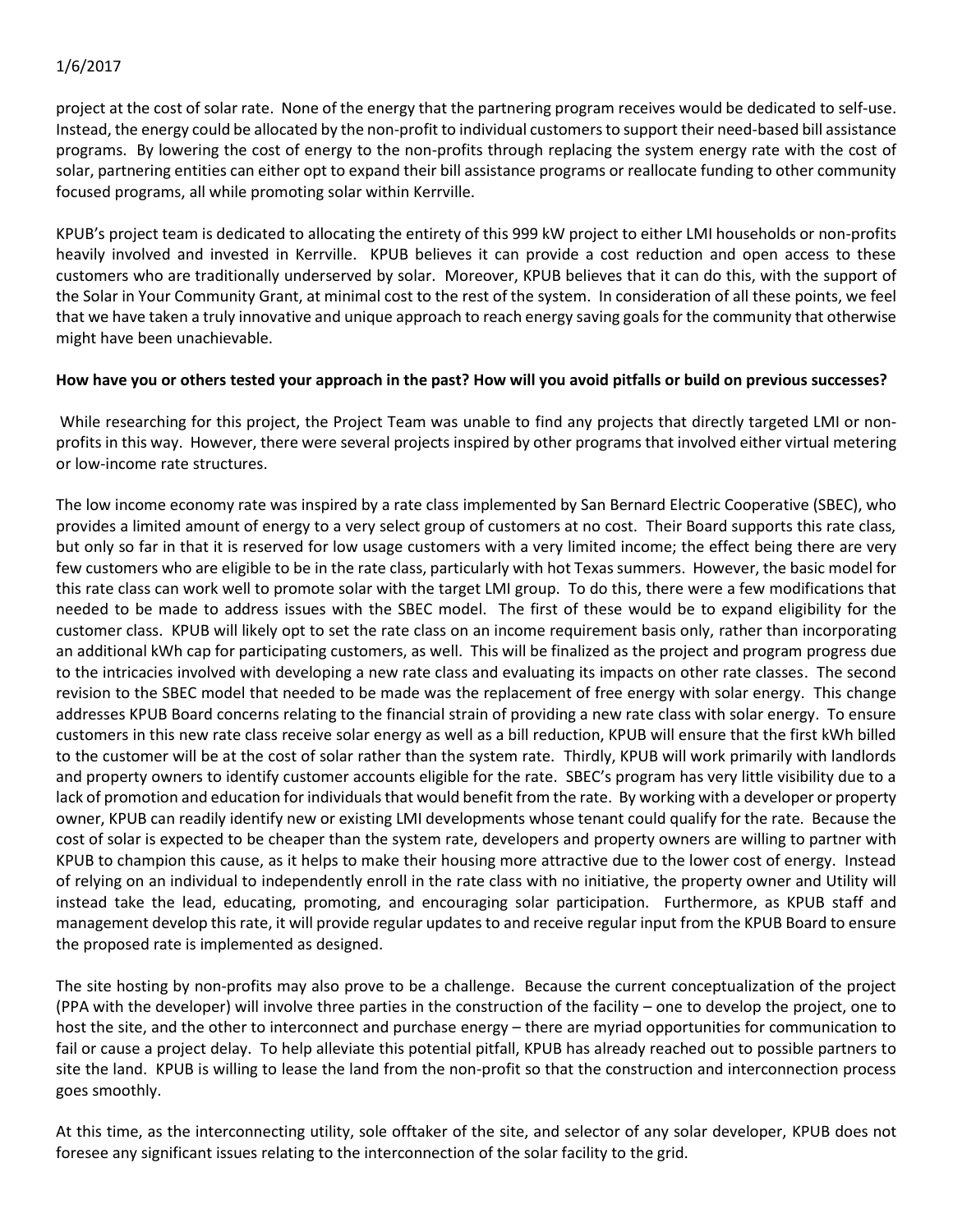# **List the top three enabling factors that allow your approach to scale. What are limiting factors that would make scaling your approach a challenge?**

This project structure can be scaled and deployed across other utilities because it is administered by the operating utility, requires minimal to no capital expenditures on the part of the program's beneficiaries with minimal cost to the utility, and builds on existing community programs or rate mechanisms. However, there could be potential opposition to promoting programs that benefit LMI households and non-profits, particularly when there is not a justification through cost of service or related rate development methodologies.

KPUB is not unique in that it is both the distribution utility and the load serving utility, particularly for residential customers. While there are areas where this function is separated throughout the country, including Texas, a utility that serves both load and operates the distribution system is well positioned to drive solar development in its service territory. With a combined distribution and load serving utility, promoting solar, particularly community solar models, allow for the utility to champion its program and cause for development. This can be outside of any regulatory mandates at the state or federal levels, allowing the process to be driven by stakeholders. Furthermore, KPUB is a member of both the Texas Public Power Association and American Public Power Association, allowing successful programs developed around LMI and non-profit solar to be promoted with utilities with similar business structures with strong ties to their local communities.

The requisite capital expenditure for a variety of products often makes solar inaccessible, particularly to the groups targeted by this grant program – LMI households and non-profits. However, by minimizing the capital costs to participants and implementing amenable rate structures, customers can benefit through reduced bills, while utilities will still generate revenue through the cost of solar. Instead of losing revenue from solar generated onsite and behind the meter, the utility still recovers revenue relating to the sale of the solar energy to its end customers.

Many utilities already have rates and other programs that can assist low income households as well as relationships with non-profits for bill assistance programs. KPUB and its project team's proposal build on the already existing structures and relationships to implement and champion solar among these targeted groups. This project and its associated programs are based on already accepted practices by many utilities across the country; it simply uses solar to augment and expand the viability of these programs.

Some limitations to this program include the cost of the program and cost of service and rate theory. The first of these is that the utility can only support so much of the cost of the program under its already existing rate structure. While the cost of solar is recovered under the proposed program, the Utility is still losing some revenue to support its distribution system. 1-3 MW of solar will not significantly impact system revenues under the proposed rate structures, as it is within standard swings in revenue related to system sales, but beyond that amount, the Utility may have to burden other customers with increased rates to support the reliable delivery of energy. This feeds into the second limitation surrounding cost of service and rate theory. Good utility practice, which KPUB strives to maintain and exceed, dictates that rates and rate classes should be justified based on sound cost of service and rate theory. While there are different methodologies to assign costs to various rate class, very few account for social externalities that would encourage the implementation of special rates for specific rate classes, particularly where the Utility cannot receive direct benefits relating to the accounted externalities. Fundamentally, the rates for LMI and non-profit customers must be created with the support of the Utility, its management, and its governing body, recognizing the social benefits to these customers, that the Utility will not receive direct benefits, and that traditional cost of service and rate making theory cannot fully support the development and implementation of these rates.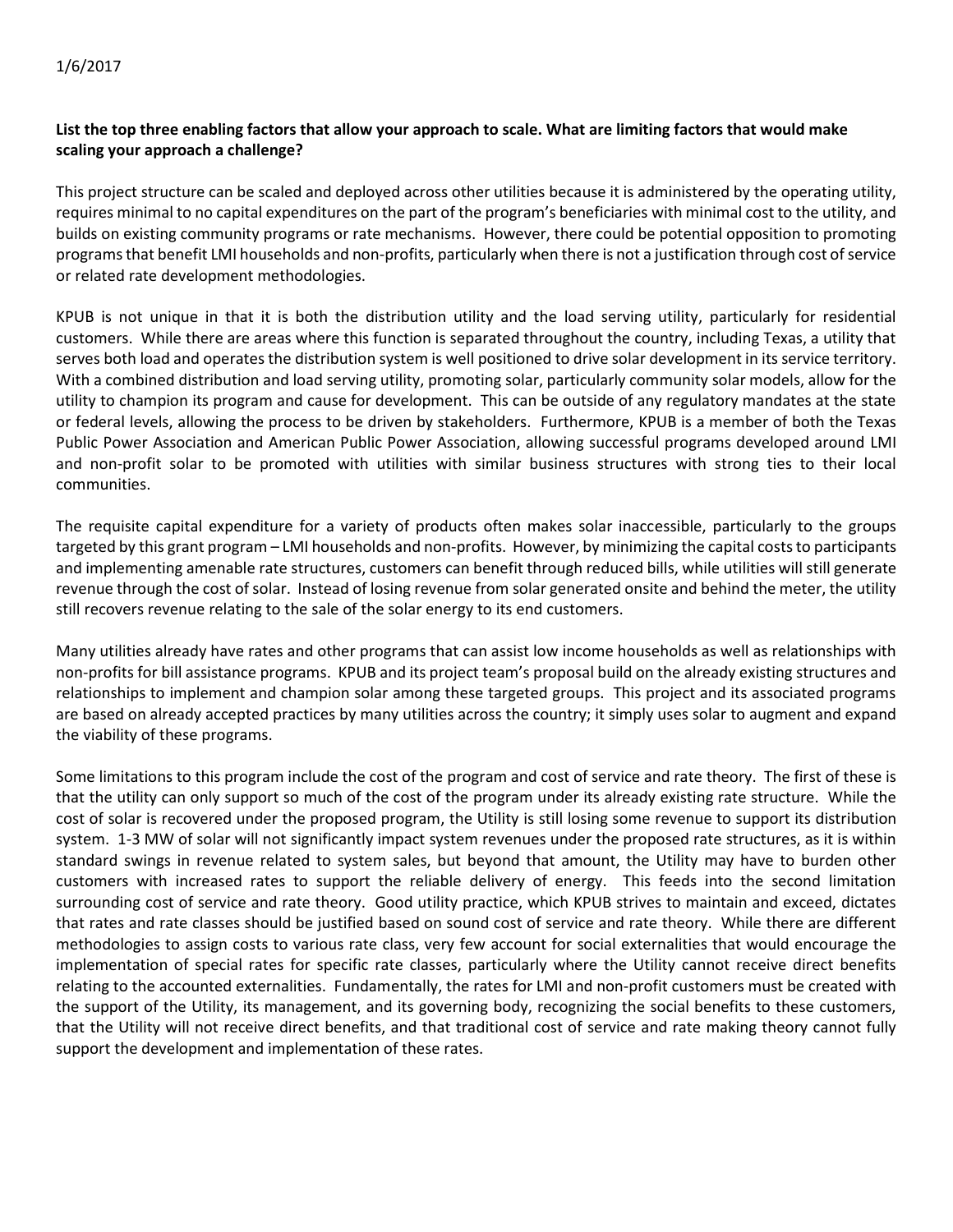#### **What type of financing do you anticipate using and how will the majority of your finance needs be met?**

KPUB and its project team intend to utilize a PPA to purchase solar energy from a developer whose site is within KPUB's service territory; this project will not require any financing on the part of KPUB's project team. The cost of offtake will be passed along to participants within the program as the cost of solar.

#### **What is your deployment plan for the next 18 months?**

- Month 1
	- o KPUB coordinates with non-profits to identify potential solar development sites
	- o KPUB secures site commitment from partnering non-profit
- Months 1-3
	- o KPUB conducts RFP with solar developers for partnership
	- o KPUB begins contract negotiation with RFP finalist
- Months 4-16
	- o Partnered solar developer builds and completes project
	- o KPUB develops and refines rates and tariff structures
		- KPUB educates non-profits and property owners on new rate structures
			- Property owners and non-profits enroll accounts in new rate structures
- Months 17-18
	- o KPUB takes offtake from solar site
	- $\circ$  KPUB deploys new rates and programs for LMI and non-profit customers

#### **How many LMI customers and/or non-profits do you plan to reach?**

With a 1 MW system we plan to reach 184 LMI customers and one to five non-profits.

How many MWs in solar projects will benefit LMI customers and/or non-profits? By when?

We plan to deploy at least 1 MWs in solar projects to benefit 184 (LMI households) and one to five non-profits organizations before June 2018.

#### **How large will your average solar project be?**

Our target sized solar project would be 999 (kW) and our first project will be fully operational by April 2018. Due to siting challenges, we may consider two or more smaller sites to accomplish the 1 MW goal. We do not anticipate any system being smaller than 200 kW.

#### **What are your top three plan milestones? How do you plan to measure your progress towards each milestone? Milestone #1:**

We will identify site development as milestone #1, which will be measured by the start of construction at the site.

#### **Milestone #2:**

We will select a partnering developer as milestone #2, which will be measured by executing a purchase power agreement with the developer. The developer will be able to finalize financing arrangements upon execution of the PPA.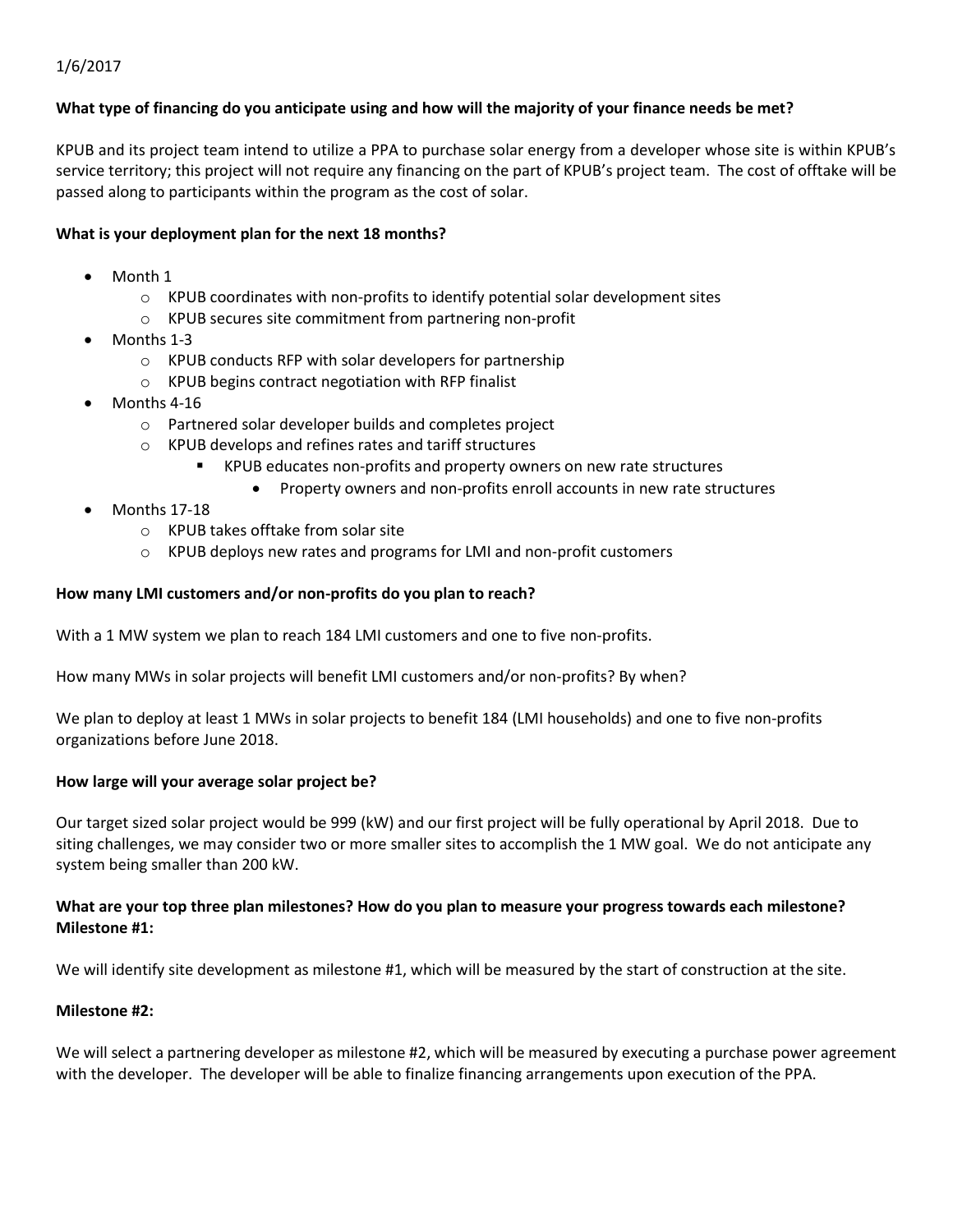#### **Milestone #3:**

We will complete and implement tariffs and policies as milestone #3, which will be measured by the KPUB Board officially approving all rate structures and program policies associated with the aforementioned programs for this project. The implementation of these policies and tariffs will officially shift project beneficiaries into their respective programs once the project is completed.

## **Section 3: Team & Expertise**

#### **Tell us about your team expertise and composition.**

KPUB's project team is currently comprised of KPUB and Schneider Engineering; we anticipate adding team members as programs supported by the project are finalized and implemented.

- KPUB is a municipally owned transmission and distribution utility founded in 1987 to provide reliable, high-quality utility service at the lowest responsible price to Kerrville, TX and the surrounding area; it serves 22,500 customers throughout its 146 square mile service area with peak of 150 MW. The Utility is a corporate member of the Electric Reliability Council of Texas, the Texas Public Power Association, and American Public Power Association. The Utility manages several wholesale power supply contracts to meet current and future energy needs for its customers. As a municipally owned utility, KPUB's Board and the Kerrville City Council approve KPUB's rates and policies. KPUB meets or exceeds applicable ERCOT, Public Utility Commission of Texas, Texas Reliability Entity, and North American Electric Reliability Corporation protocols, rules, and standards.
- Founded in 1991, Schneider Engineering is a consulting firm providing services to a wide variety of clients, including municipally owned utilities and electric cooperatives. Services provided to customers include distribution system planning, generation design and interconnection, substation design, and business services, including regulatory support, financial services, project management, and general electric market support. KPUB and Schneider Engineering have developed a strong, collaborative relationship in areas relating to engineering, wholesale power supply, and the ERCOT market.

#### **Why is your team uniquely positioned to succeed?**

This team is uniquely positioned to succeed in that KPUB is exempted from several regulatory hurdles, allowing the Utility to design and implement experimental projects and program as discussed in this application. Because of KPUB's status as a municipally owned utility, it has longstanding relationships with numerous non-profit organizations through whom KPUB can either partner with for offtake or more effectively target LMI customers. Moreover, KPUB management and staff have the full support of their Board to pursue programs and projects that meet the core of KPUB's mission – to provide reliable energy at the lowest responsible price. This project supports KPUB's mantra as it helps maintain system revenue and provides long term price stability. With Schneider Engineering's expertise in project management and evaluation, the ERCOT market, and retail rate programs and designs, the project and programs proposed by KPUB's team will be successfully implemented.

#### **How much funding have you secured or plan to secure from other sources? Justify why your team needs DOE support.**

Because of the structure of this project, KPUB has not secured any funding, nor does it plan to at this time because it is pursuing a PPA arrangement for the solar energy. KPUB is proposing to allocate funds related to this grant for program and rate development, engineering analysis and required distribution system improvements that will need to be implemented to support 1 MW AC being injected into the distribution system. Current sites under consideration are at the end of feeders with limited offtake potential along the feeder. Studies and analysis will be needed to determine the extent of any upgrades needed to accommodate the implementation of the solar facility. These may include facility upgrades to accommodate the reverse flow of energy from the site to the rest of the grid. By using grant funding for these upgrade studies and potential projects, KPUB can help further reduce the cost of solar to LMI and non-profit offtakers, since minimal upgrade costs will be assigned to the solar development, itself.